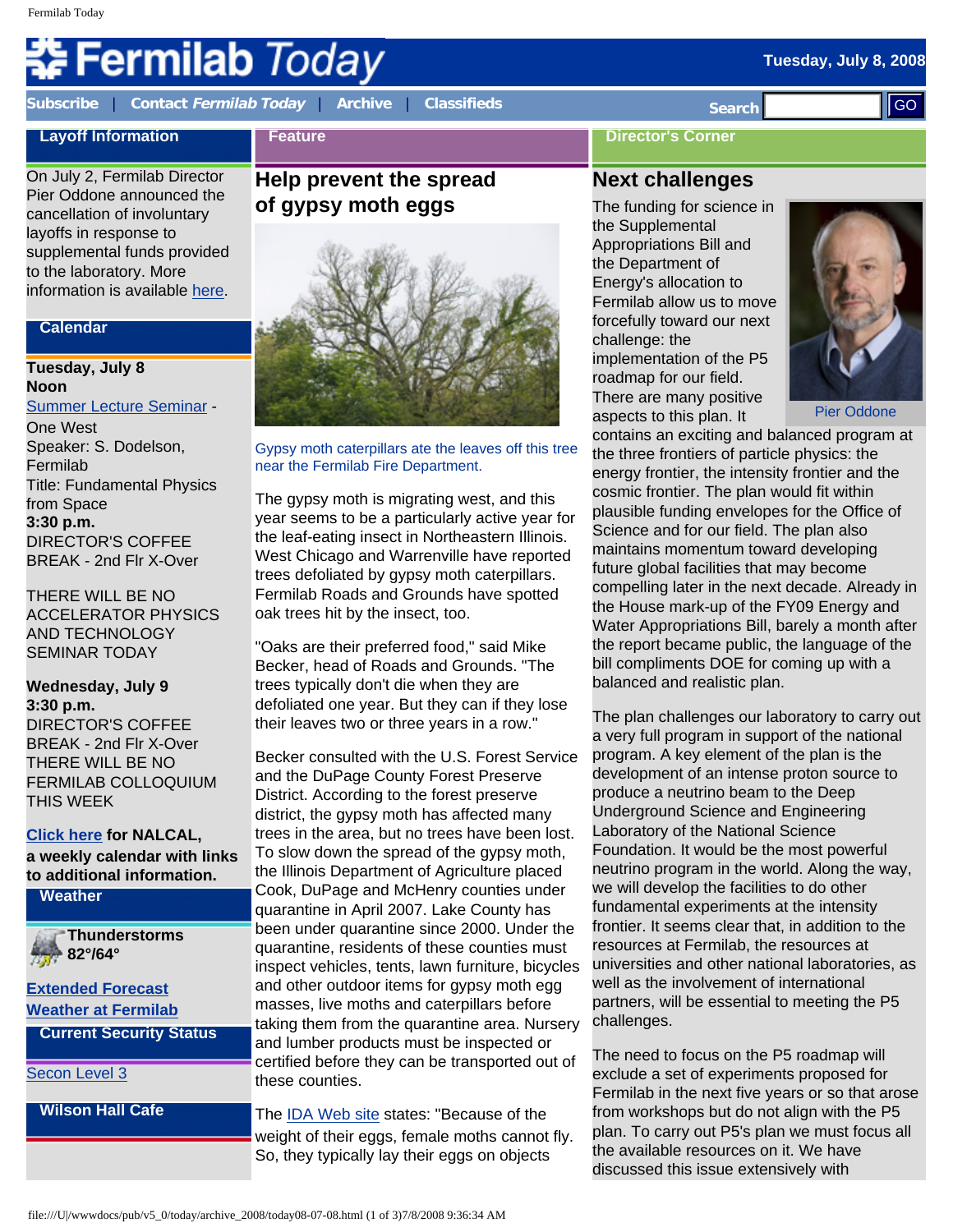### **Tuesday, July 8**

- Chicken & rice soup
- Low carb burger
- Baked meatloaf w/gravy
- Smart cuisine: chicken lemon
- Peppered beef
- Assorted slice pizza

- Chipotle chili & queso nachos supreme

#### [Wilson Hall Cafe Menu](http://bss.fnal.gov/cafe/index.html)

#### **Chez Leon**

# **Wednesday, July 9**

#### **Lunch**

- Stuffed portabella mushroom
- Salad of field greens
- Fresh fruit tarts

#### **Thursday, July 10 Dinner**

- Green bean, feta & walnut salad
- Medallions of beef w/
- cabernet sauce
- Roasted baby potatoes
- Vegetables of the season
- Pear tart

#### [Chez Leon Menu](http://bss.fnal.gov/chezleon/index.html)

Call x4598 to make your reservation.

#### **Archives**

#### *[Fermilab Today](http://www.fnal.gov/pub/today/archive.html)*

#### **[Result of the Week](http://www.fnal.gov/pub/today/resultoftheweek/index.html)**

#### **[Safety Tip of the Week](http://www.fnal.gov/pub/today/safety/)**

**[ILC NewsLine](http://www.linearcollider.org/newsline/archive/index.html)**

#### **Info**

*Fermilab Today* is online at: [www.fnal.gov/today/](http://www.fnal.gov/today/)

Send comments and suggestions to: [today@fnal.gov](mailto:today@fnal.gov)

near the trees where they're feeding, including picnic tables, campers, and grills. When these items are moved, the moth eggs 'hitchhike' along like a wandering gypsy."

Although it is too late in the year to treat for gypsy moth infestation, there are precautions you can take to protect your trees at home. For prevention tips and how to recognize the gypsy moth, check out this [Web site.](http://www.lakebluff.org/index.asp?Type=B_BASIC&SEC=%7BB32DBACE-EB1F-4F3C-BFFC-EB6C5F5D8CC9%7D)

If you see a gypsy moth in any stage of life, call the IDA toll free at 1-866-296-6684. If you see the moth at Fermilab, call Roads and Grounds at x3303.

*-- Kurt Riesselmann*



A gypsy moth caterpillar

#### **Photo of the Day**

# **DOE's Kupfer tours Fermilab**



Acting Deputy Secretary of Energy Jeffrey Kupfer (center), gets a tour of the Main Control Room July 2. From left to right: Deputy Manager of DOE's Fermi Site Office Mark Bollinger, AD Deputy Head Paul Czarapata, Kupfer, Communication Director Judy Jackson and HEPAP Chair Mel Shochet.

**Milestone**

Fermilab's Program Advisory Committee. I have accepted their recommendations and the various collaborations will be informed this week. The focus on the P5 roadmap will disappoint those of you who have worked hard on new ideas for using the Fermilab complex. These ideas must remain concepts for the next five years or so. That said, we must nevertheless maintain the flow of new ideas and concepts. It is physics after all, and the field has surprised us before.

#### **Announcement**

# **Tevatron featured on "Modern Marvels" TV show**

The History Channel will show the premiere of "Modern Marvels: Crashes" on Thursday, July 10, at 8 p.m. CDT. The program includes a 5 minute section on the proton-antiproton "crashes" that the Tevatron collider produces. A film crew came to Fermilab in April to interview scientists and film the segment.

#### **Accelerator Update**

#### **July 2-7**

- Eight stores provided ~80 hours and 18 minutes of luminosity
- TeV sector C4 LCW temperature high alarm due to valve problem
- TeV heat exchanger work completed
- NuMI takes beam for target scans
- LRF3 modulator LCW leak repaired
- Store 6266 sets new record luminosity with 318.49E30

# [Read the Current Accelerator Update](http://www.fnal.gov/pub/news08/update.html) [Read the Early Bird Report](http://www-bd.fnal.gov/earlybird/ebird.html) [View the Tevatron Luminosity Charts](http://www.fnal.gov/pub/now/tevlum.html)

**Announcements**

#### **[Have a safe day!](http://www.fnal.gov/pub/about/safety/profiles.html)**

#### **Performance reviews due**

It is the time of year to reflect on our past year's performance. Please note that completion of the following portions of the review process must occur in July 2008:

- [2007-2008 accomplishment report](http://wdrs.fnal.gov/elr/employee_ar_04.doc) (completed by employee July 15)
- [2007-2008 performance review form](http://wdrs.fnal.gov/elr/perfrev_07.doc) (completed by manager in July)

You will also set goals for the 2008-2009 review period after your initial discussions with